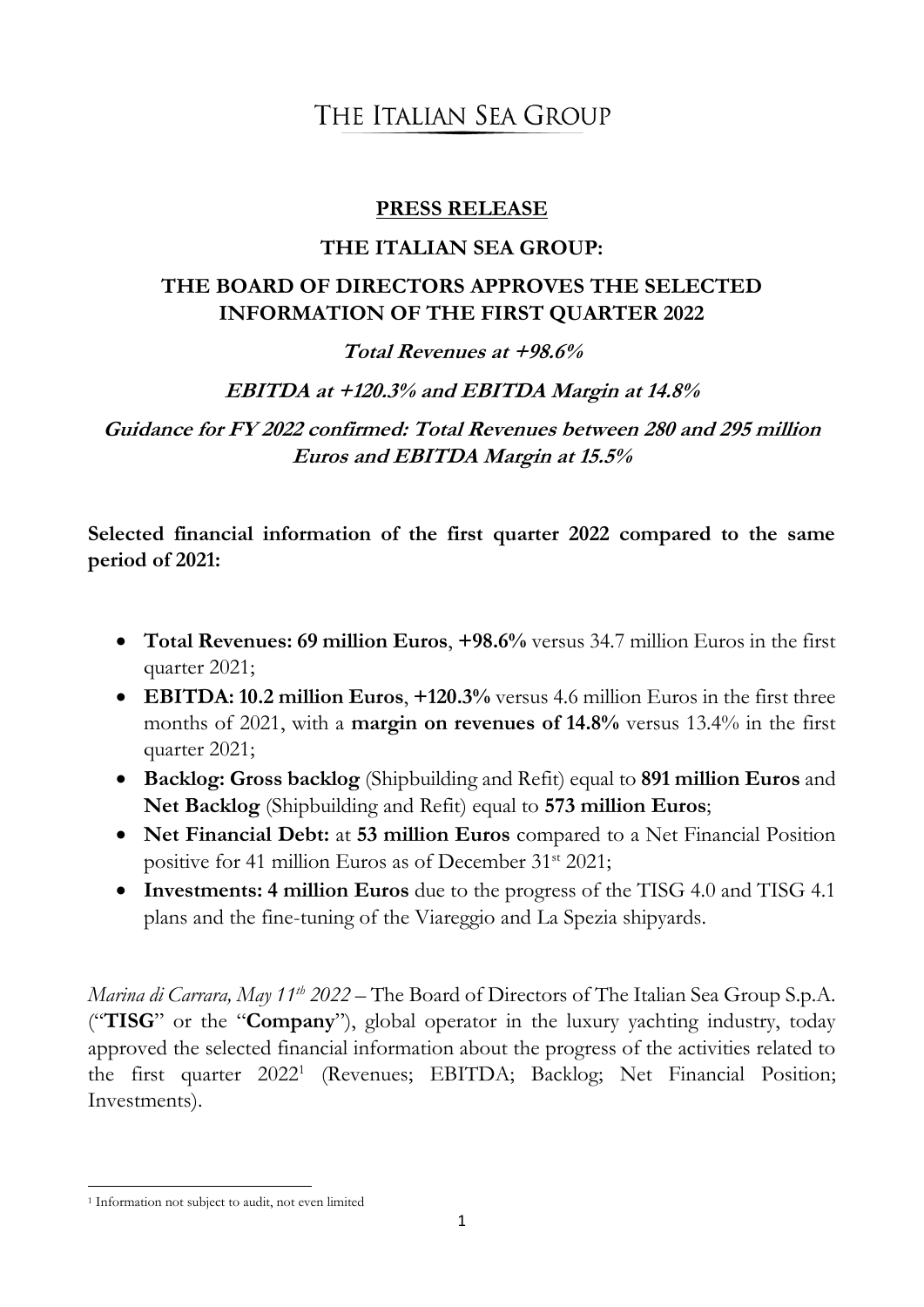**Giovanni Costantino, Founder & CEO** of **The Italian Sea Group**, commented: *"The first quarter results confirm the effectiveness of our strategic vision and the growth project that we are carrying out.* 

*The acquisition of Perini Navi is already showing a very positive impact on our activities, both in terms of revenues and with regards to our positioning on global markets. The completeness of our portfolio and product range, together with the renowned technical and stylistic quality, will allow us to continue growing also by entering markets where we see great potential.*

*The expansion of our production capacity through the integration of the Viareggio and La Spezia shipyards has allowed to increase the Shipbuilding and Refit activities, with an optimal mix that allowed to accomplish excellent results in terms of operating margins. The attention to marginality will continue to be our main focus while achieving a solid growth path, through an effective system of budget and control as well as cost management, always respecting quality and the complete customer satisfaction."*

# **REVENUES**

During the first quarter 2022 TISG recorded **Total Revenues** for **69 million Euros,** up **98.6%** versus 34.7 million Euros in the same period of 2021.

The **Operating Revenues**, equal to **68.8 million Euros,** are up **104.8%** versus the same period of 2021.

In detail:

- The **Shipbuilding** division recorded **Revenues** for **58.3 million Euros** (**+104.5%** versus the first quarter in 2021). The significant increase was driven by the positive progress of the motor yacht projects, especially those over 60 metres, and by the beginning of the activities on the Perini Navi sailing yacht projects. Also, the limited-edition project "Tecnomar for Lamborghini 63" proceeds successfully, with the delivery of a motor yacht each month, as planned.
- The **Refit** division recorded **Revenues** for **10.5 million Euros (+104.1%** versus the first quarter 2021) mainly driven by activities on yachts over 60 metres, representing the focus of this business division. The Refit has significantly benefitted from the expansion of its production capacity in the Viareggio and La Spezia shipyards, which will continue to be an important pool for the further growth or this activity and the acquisition of more projects.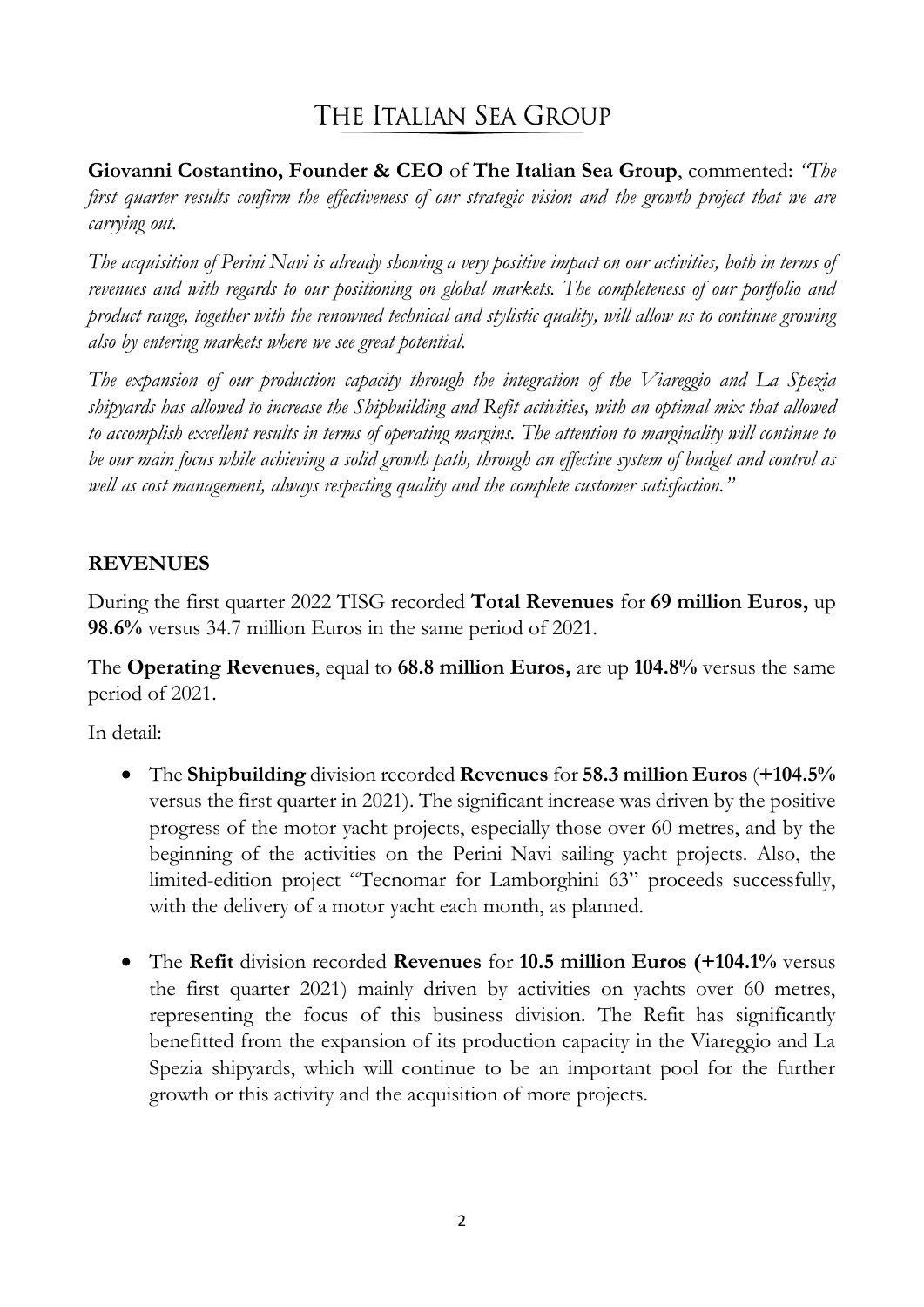#### **EBITDA**

**EBITDA** is equal to **10.2 million Euros, up 120.3%** versus 4.6 million Euros in the same period of 2021, with an **EBITDA Margin** reaching **14.8%** versus 13.4% achieved in the first quarter 2021.

The excellent results achieved in terms of margins are due to optimal mix between the Shipbuilding and Refit activities, with the latter providing great margins, as well as to the strict and constant budget and cost control. The consolidation of brands in the highest segment of the global yachting market and the satisfaction testified by our owners for the yachts already delivered, have also allowed a progressive increase in sale prices, thus continuing to reduce the price gap with the Northern European shipyards.

#### **BACKLOG**

The **Gross Backlog (Order Book)** at March 31st 2022 is equal to **891 million Euros,**  while the **Net backlog** amounts to **573 million Euros.** 

The yachts currently under construction are 31, 17 of which are mega and giga yachts and 14 of which are "Tecnomar for Lamborghini 63".

### **INVESTMENTS**

During the first quarter 2022, the Company invested **4 million Euros,** as part of the "**TISG 4.0**" and "**TISG 4.1**" investment plans as well as for the fine tuning of the production sites in **Viareggio** and **La Spezia**, already operational in February 2022.

### **NET FINANCIAL POSITION**

The **Net Financial Debt** as of March 31st 2022 amounts to **53 million Euros** compared to a Net Financial Position positive for 41 million Euros as of December 31st 2021. The change of 94 million Euros shows the cash outflow due to the acquisition of Perini Navi (for 75 million Euros), the investments made in the first quarter 2022 for the progress of "TISG 4.0" and "TISG 4.1" projects and for the fine tuning of the production sites in Viareggio and La Spezia (4 million Euros), as well as the increase in Net Working Capital, that in the first quarter 2022 generated a cash burn for 15 million Euros. The Net Working Capital dynamic is in line with the collection plan of the instalments related to existing projects and the cash-out planned to respect the production plans.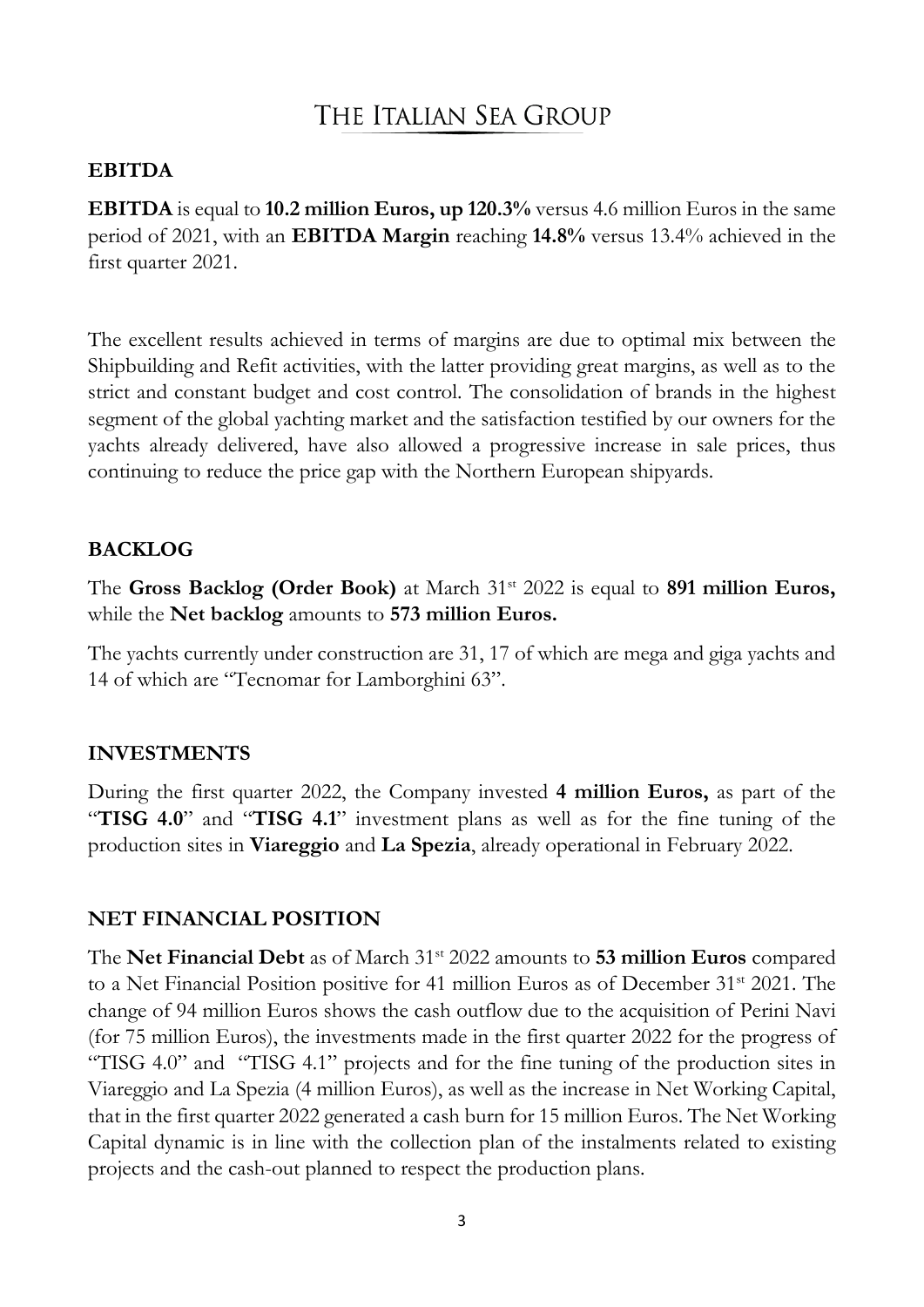### **GUIDANCE FY 2022**

In the light of the first quarter results, in addition to the expected acceleration in the coming months due to the business seasonality and the payments of instalments scheduled in the next nine months, TISG confirms the FY 2022 Guidance communicated on February 22nd 2022 on the occasion of the 2021 Preliminary Results publication, foreseeing **Total Revenues** between **280 and 295 million Euros** and **EBITDA Margin at 15.5%.**

## **MARGINAL IMPACT OF THE CURRENT GEOPOLITICAL CRISIS**

With reference to the current conflict between Russia and Ukraine, TISG confirms the limited exposure of the Net Backlog of its Shipbuilding division to the Russian market, for which there is only one project under construction for a client who has not been sanctioned. The payments have been settled regularly and the last instalment, related to the delivery of this yacht scheduled in the first months of 2023, represents only a residual value.

The Management of the Company confirms that the progress of all projects currently under way and that the refit activities are advancing without any delay: no orders have been cancelled and no payments have been delayed in the work progresses.

Furthermore, the Company does not have suppliers in Russia, Belarus and Ukraine.

As already communicated to the market, with reference to motor yacht Scheherazade, under refit at the Marina di Carrara shipyard, the Finance Police (Guardia di Finanza) of Massa Carrara has executed the Decree for Economic Resources Freezing of May 6th 2022 from the Ministry of Economy and Finance, pursuant to Art. 4-bis of Legislative Decree no. 109/2007, as proposed by the Financial Security Committee established in the Economy and Finance Ministry, through which the freezing of the Scheherazade yacht [IMO 9809980] has been requested.

The Italian Sea Group also confirms that this event will not impact any of its activities, in view of the fact that the wide spaces of the Marina di Carrara shipyard will allow to move the yacht within the yard, if need be, in order to ensure the regular development of the other activities in progress. The Company continues to offer the utmost collaboration to the Authorities.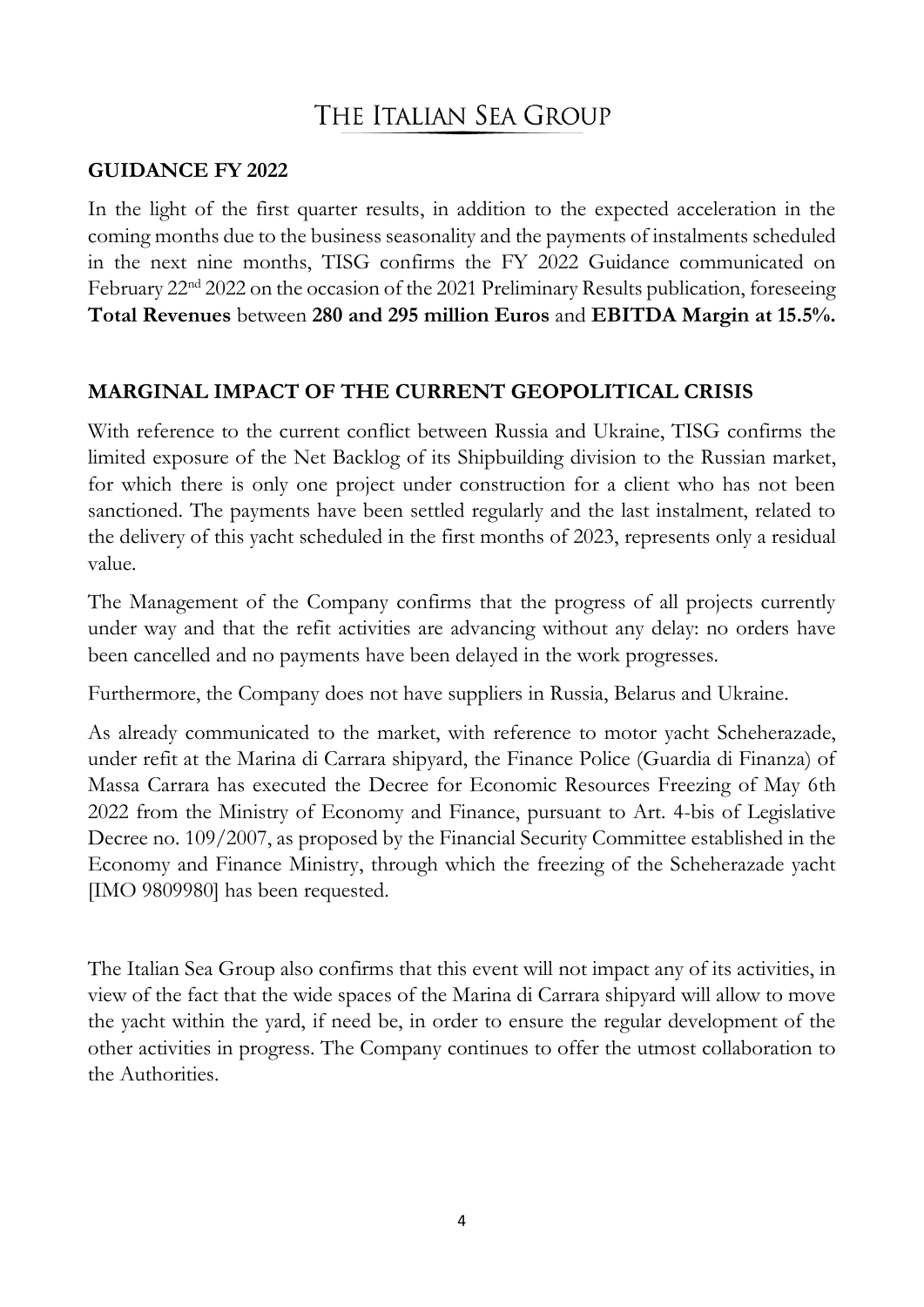## **BUSINESS OUTLOOK**

### *Perini Navi Production Plan*

The Italian Sea Group has completed the integration of the assets coming from the Perini Navi acquisition, with the consequent restart of the activities in the Viareggio and La Spezia facilities and the relaunch of the prestigious brands Perini Navi and Picchiotti, that will benefit from a new stylistic approach and a renewed commercial organisation.

In line with the current strategy, under the **Perini Navi** brand the Company will exclusively produce big-dimension sailing yachts, respecting the brand's tradition and aesthetic lines, yet introducing innovation as the main driver for design, sailing system and propulsions.

Under the historic **Picchiotti** brand, acknowledged for the classic and elegant traits of its yachts, the Company will produce a new fleet, for which TISG is fine tuning a range of models which will reinterpret the brand's iconic style, in line with its aesthetic codes, thus filling a gap in the market.

According to the Company's industrial geography, the Viareggio shipyards will continue to be dedicated to the production of sailing yachts up to 60 metres, while bigger dimension yachts will be produced in La Spezia and Marina di Carrara.

The Perini Navi production plan has **three deliveries** in the pipeline:

- 1 60 metre ketch to be delivered at the end of 2023;
- 1 47 metre sloop to be delivered in the first quarter of 2024;
- 1.56 metre ketch to be delivered at the end of 2024.

## *Global brand consolidation and new markets' penetration*

Notwithstanding the current geopolitical context, The Italian Sea Group continues to invest to expand its global presence in high potential markets, also by establishing new partnerships with prestigious international brokers.

In addition to the partnership with Camper & Nicholson for the expansion in the Asian market, last April TISG signed a partnership with TWW Yachts, full-service company specialising in yacht brokerage with offices in Monaco, London and Istanbul, with the aim of entering the Middle East markets.

According to this collaboration, TWW Yachts will represent under exclusive the Admiral and Tecnomar brands in Egypt, Turkey and Azerbaijan, where The Italian Sea Group will consolidate its positioning.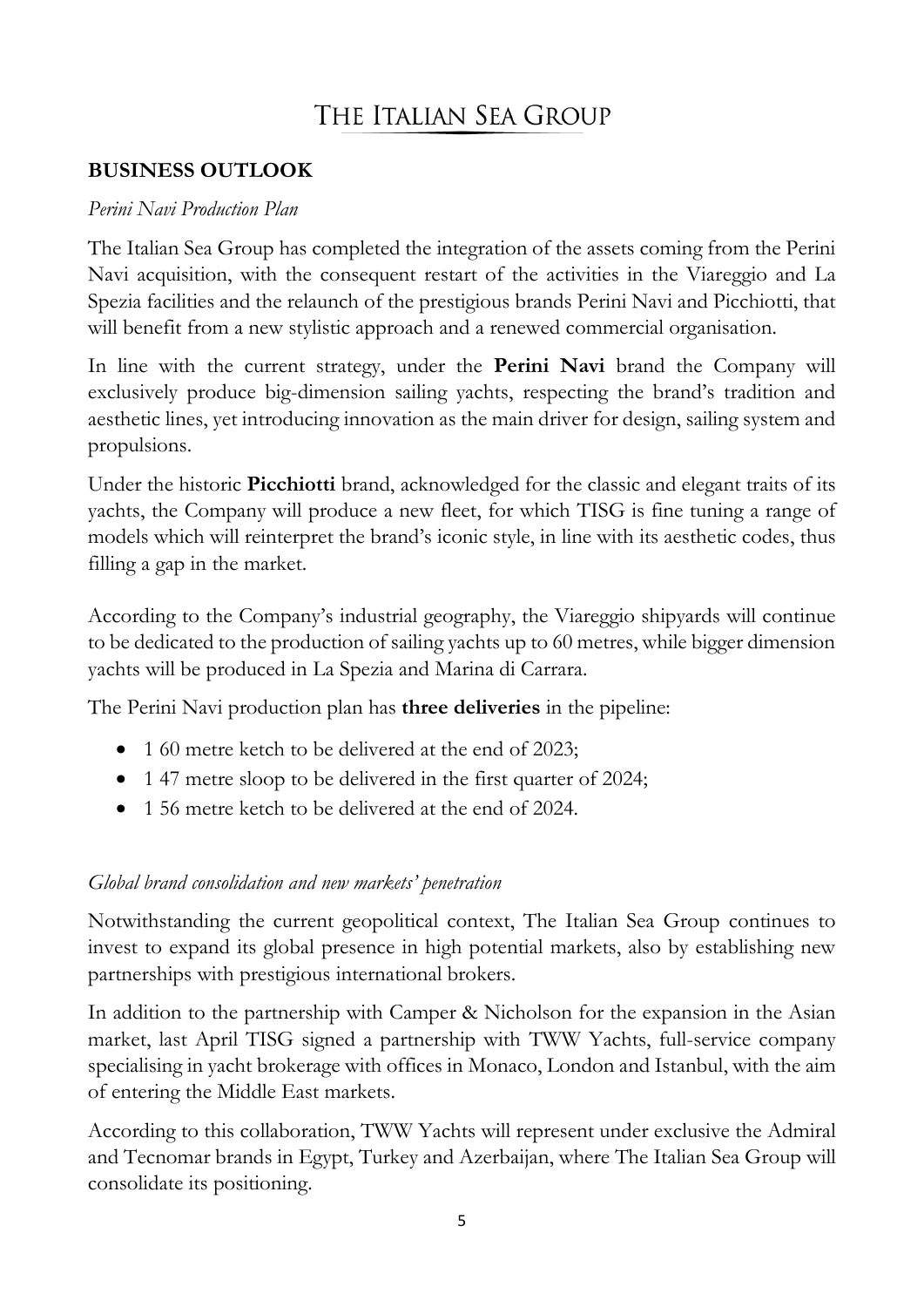The completeness of the brand portfolio and of the product range, along with TISG's renowned quality reputation, will continue to impress a strong commercial energy in other areas of the globe: from the American Continent - established reference market for Perini Navi, which is showing appreciation for the other Company's brands as well – to Australia, where the "Tecnomar for Lamborghini 63" project is meeting great success.

# \*\*\*

### **Declaration ex art. 154-bis, second coma, T.U.F.**

Pursuant to the Consolidation Act, section 154 clause 2 bis, of the D. Lgs. n. 58/98, as subsequently adjusted (TUF), Mr. Marco Carniani, the Manager in charge of preparing the corporate Accounting Books, herewith represents that the financial information contained in this Press Release conforms with corporate accounting documents, records, and books.

The following document contains forward-looking statements related to future events and operational, economic and financial results of The Italian Sea Group S.p.A.. Such forwardlooking statements, by their nature, contain an element of risk and uncertainty, as they rely on the realisation of future events and developments.

\*\*\*

The press release is available in the Investor section of the Company's Website at [https://investor.theitalianseagroup.com/en/press-releases.](https://investor.theitalianseagroup.com/en/press-releases)

*This document is an English translation from Italian. The Italian original shall prevail in case of difference in interpretation and/or factual errors.*

\*\*\*

## **Webcast Conference Call**

The Q1 2022 Results will be presented today, **Wednesday May 11th, 2022** at **4.00pm CEST** during a Conference Call held by the Company's Top Management.

The Conference can be followed through the following link: [https://b1c-co](https://b1c-co-uk.zoom.us/meeting/register/tZIoc-usqDMiE9bLh-3ThLmXNqs004iYGhIs)[uk.zoom.us/meeting/register/tZIoc-usqDMiE9bLh-3ThLmXNqs004iYGhIs.](https://b1c-co-uk.zoom.us/meeting/register/tZIoc-usqDMiE9bLh-3ThLmXNqs004iYGhIs)